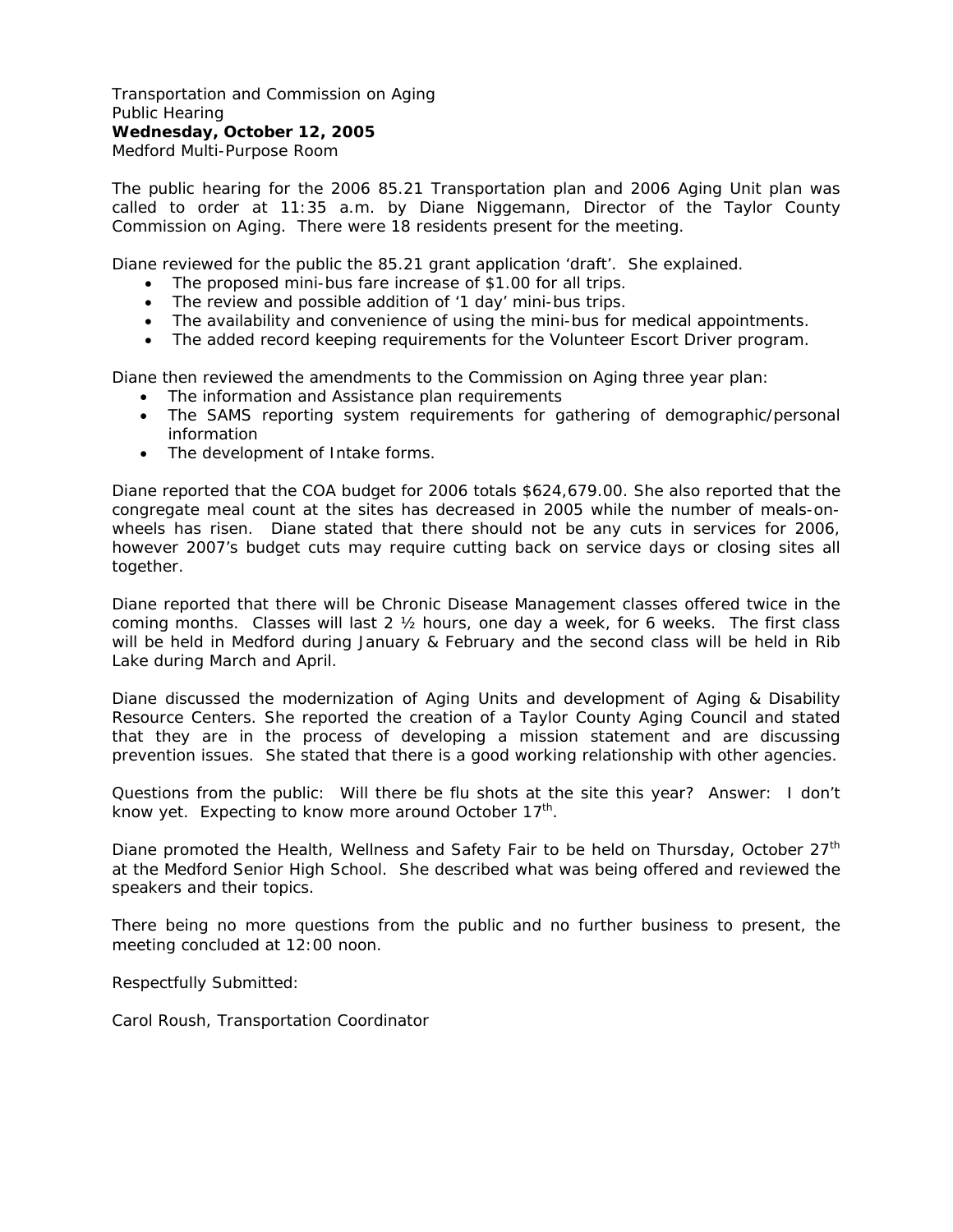Transportation Coordination Committee Meeting **Wednesday, October 12, 2005**  Multi-Purpose Room

The meeting was called to order at 9:00 a.m. by acting chairperson, Diane Albrecht, in the absence of Paul Hoffman. Those attending were Diane Albrecht, Dave Bizer, Paul Thornton, Diane Niggemann and Carol Roush.

A motion to approve the minutes from the previous meeting was made by Dave Bizer. Motion seconded by Diane Albrecht. Motion carried. Dave Bizer made a motion to approve Carol's Medical Assistance report and Elderly Transportation report as presented. Diane Albrecht seconded the motion. Motion carried. The committee recommended that in the future the previous year's reports should also be included for comparison purposes.

Diane Niggemann reviewed a draft revenue and expense sheet showing how difficult it will be to keep the volunteer escort driver's mileage reimbursement rate at the IRS rate, currently .485 cents per mile, after the first of the year.

She then reviewed the draft 85.21 grant application with the committee. Paul Thornton noted one change on the vehicle list; Diane proposed a \$1.00 increase in the bus fare for all trips; Diane added the services and requirements for the Volunteer Escort Driver program (noting that partial mileage reimbursement will be funded by 85.21 grant money);

Diane explained the budget summary and bid specifications. Dave Bizer made a motion to approve the grant application draft and the required changes. Diane Albrecht seconded the motion. Motion carried.

Paul Thornton reported that BRI would be providing the transportation, once again, for the Octogenarian dinner to be held on Wednesday evening, October  $19<sup>th</sup>$ . He also reported that he returned one of the vehicles from the last delivery for failing to meet 'spec' requirements. Paul announced that he would be writing a new grant application, asking for 2 new buses, one 8-passenger with one wheelchair slot and one 13-passenger mini-bus. He requested a vote of approval and a letter of support from this committee. Dave Bizer made a motion to approve Paul's grant application request for two (2) new buses. Diane Albrecht seconded the motion. Motion carried. A letter of support will be provided to him by the end of the year.

Then Paul reported that the State Patrol inspection of Black River Industries fleet of vehicles was the best they have ever had. He praised Ron Blackburn for the great job that he did in preparing the vehicles for inspection.

As the date and time for the next meeting will have to be determined at a later date and there being no further business, Diane Albrecht made a motion to adjourn the meeting. Dave Bizer seconded the motion. Motion carried.

Respectfully Submitted:

Carol Roush, Transportation Coordinator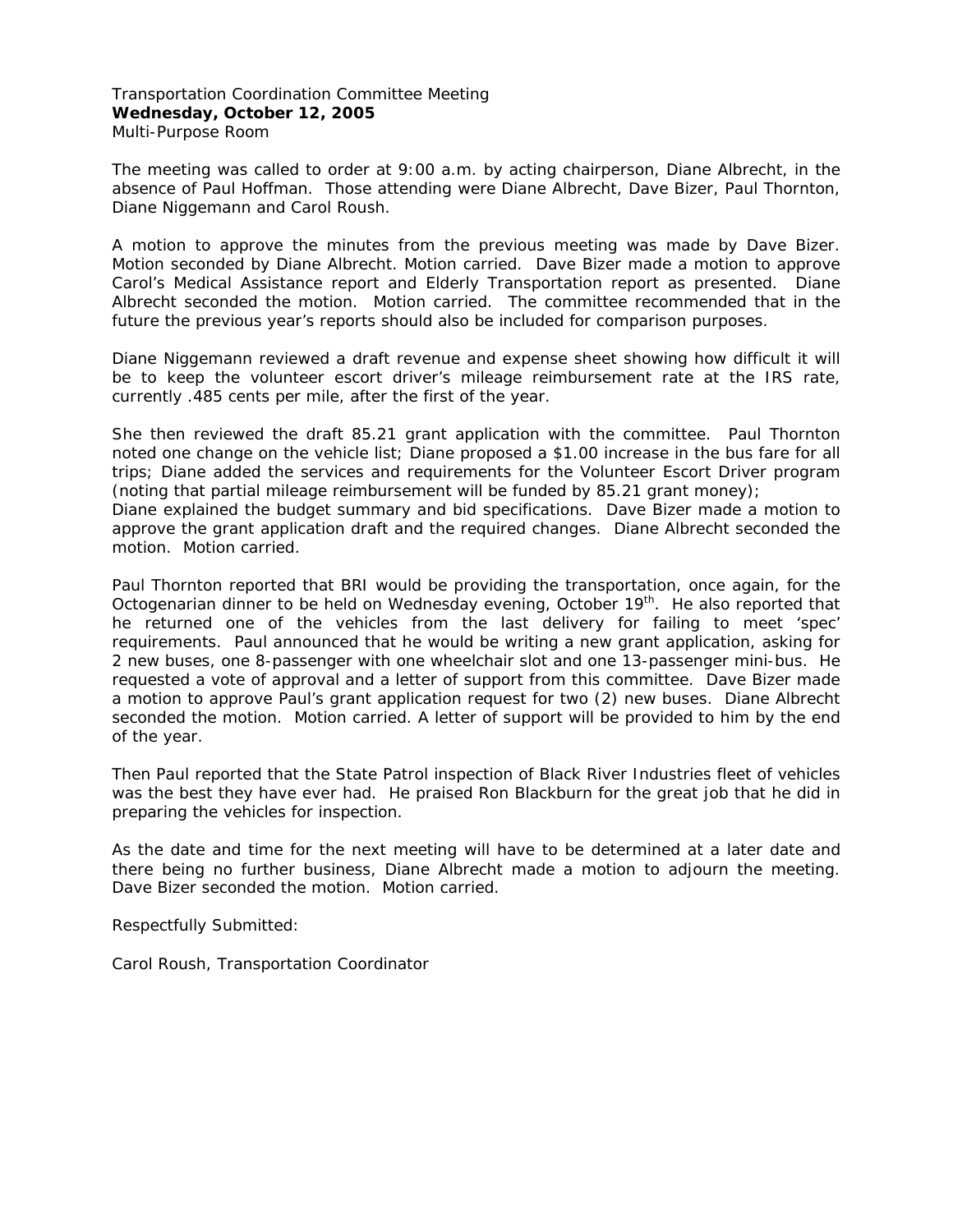Taylor County Transportation Coordination Committee **June 1, 2005** 

The Taylor County Transportation Coordination Committee was called to order at 10:00 a.m. at the Multi-Purpose room at the fair grounds. Members present were Paul Hoffmann, Dave Bizer, Dave Hemke, Diane Niggemann and Carol Roush.

Dave Bizer made a motion to approve the minutes of the last meeting as presented. Paul Hoffman seconded the motion. Motion carried.

Mileage reimbursement for volunteer escort drivers was then discussed. Carol reported that she wrote a grant for United Way funds and received \$2,500 to help cover an immediate increase in mileage reimbursement for escort drivers. During the discussion it was noted that Commission on Aging nutrition drivers use their own cars and receive .405 per mile. Paul Hoffman made a motion to go before the Finance Committee at their next meeting and request reimbursement, to allow for equity among all the volunteer drivers. Motion was seconded by Dave Bizer. Motion carried.

Diane Niggeman reported that if the state's proposed budget gets approved, an increase in 85,21 transportation funds could amount to an increase of \$10,000 for 2006 and \$20,000 for 2007, for Taylor County.

Dave Hemke, from Human Services, reported that the Medicaid/Badger Care programs will no longer reimburse parking fees for medical appointments.

Paul Thornton, from Black River Industries, reported that bus passengers will be seeing some new faces as he has 2 new drivers – Ken Burisek and Carol Underwood. He also stated that he sits on what's now called the Bus Specification Committee as they will no longer be dealing with van specifications.

There being no further business, Dave Bizer made a motion to adjourn the meeting.

Respectfully Submitted: Carol Roush, Transportation Coordinator